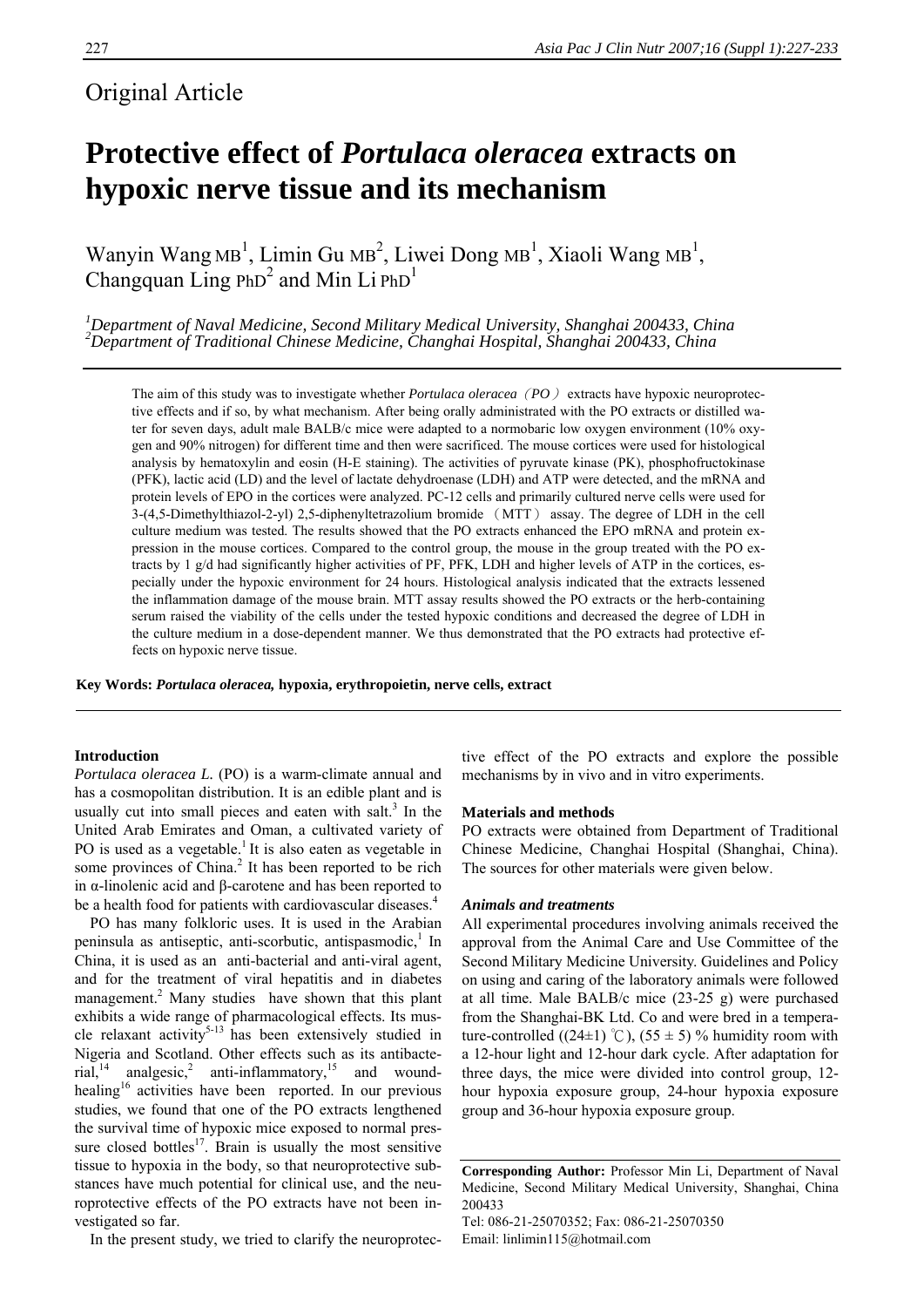Each group was sub-divided into distilled water group, low-dose PO group, medium-dose PO group and highdose PO group, and the mice were orally administrated with distilled water and 0.25, 0.5, 1.0 g/ml (crude drug) PO, one milliliter every day for seven days, respectively. One hour after the last drug administration, mice in the hypoxia exposure groups were adopted normobaric low oxygen environment (10% oxygen and 90% nitrogen) for 12, 24 or 36 hours. Mice in the control group were sacrificed one hour after the last drug administration, and mice in the hypoxia exposure groups were sacrificed immediately after hypoxia administration, and the mouse cortices were collected for analysis.

#### *Preparation of herb-containing serum*

According to the literature, $18$  the SD rats were used for the preparation of herb-containing serum. Being orally administrated with the PO extracts in a dose of 3 g/ml for 2 ml, twice a day for five days, the rats were anesthetized with diethylether and sacrificed one hour after the last drug administration. The blood was collected and stored at 4  $\degree$ C for 24 hours, then centrifuged for 10 min at 1000 r/m. The serum was collected and inactivated at 56 ℃ for half an hour, and stored for future use.

#### *Histopathological evaluation of cerebral cortex*

Histological evaluation was performed on 4% paraformmaldehyde-fixed and paraffin-embedded sections of cortices. Slices of 5 μm thick were stained with H-E staining to assess inflammation damage. three slices were chosen randomly in each mouse and the damage were valued according the following scores of criteria<sup>19</sup>: normal  $(1)$ ; gliosis (2); spot degeneration (3); spot necrosis (4); focal degeneration (4); focal necrosis (5); piece degeneration (5); piece necrosis (6); diffused degeneration (6) and diffused necrosis (7)**.** 

#### *Enzymatic activity assay*

The activities of pyruvate kinase (PK), phosphofructokinase (PFK), lactic acid (LD),the level of lactate dehydroenase (LDH) and adenosine triphosphate (ATP) were detected by the common methods and ATP kits (Sigma company).

#### *RT-PCR for EPO gene expression*

Total RNA was extracted from mouse cortices with the TRIzol reagent according to the recommendation of the manufacturer. Reverse transcription (RT) of RNA to cDNA was synthesized from equal amount of total RNA by using a TaKaRa mRNA selective PCR Kit. The mixture was incubated at 40 ℃ for 30 min, followed by incubation at 85 ℃ for seven min. Subsequently, PCR was carried out with five units of Taq DNA polymerase and five pM of primers for EPO. Primers were as follows. EPO sense: 5'-TCCTTGCTACTGATTCCTCTGGG-3', antisense: 5'-GT ATCCACTGTGAGTGTTCG-3'; β-actin sense: 5'-CTAG GCACCAAGGTGGTAT-3', antisense: 5'-CAAACATGA TCTGGGTCATC-3'. β-actin was used as internal standard. All reagents were added according to the protocol of the kit. PCR was performed in a PCR system starting with a five min incubation step at 99 ℃, followed by a three-step temperature cycle (for EPO 30 s at

94 °C, 30 s at 60 °C, and one min at 72 °C; for β-actin 30 s at 94 °C, 30 s at 55 °C, and one min at 72 °C). This cycle was repeated 30 times and concluded with 10 min incubation step at 72 ℃ to complete polymerization. PCR products were electrophoresed on a 2% agarose gel and photographed after staining with ethidium bromide.

# *Western blotting*

Expression of EPO protein was investigated by Western blotting. The protein was lyslated in Phosphosate extraction buffer and the protein concentration was estimated by a BCA protein assay kit, and equal amount of proteins (40 μg) were resolved by using SDS–PAGE, after which the gels were transferred to netrocellulose membranes. The blots were blocked with 5% BSA, 0.1% Tween 20 in Tris–NaCl buffer for one hour, and incubated overnight at 4 ℃ with the first antibody (Santa Cruz Biotechnology Inc) at a dilution of 1:500. After extensive washing, the blots were incubated with the secondary horseradish peroxidase-conjugated antibody (Santa Cruz Biotechnology Inc, 1:1000) for 2 hours at 37 ℃. Immunoreactive bands were visualized by using an enhanced chemiluminescence detection system (Amersham Life Science, Arlington Heights, IL). Levels of protein expression were estimated quantitatively by densitometric scanning by using a Molecular Imager FX (Bio-Rad Laboratories, Hercules, CA), and standardized by dividing the expression level of each protein by the level of GAPDH expression. The relative intensity was then calculated by using the formula: Relative intensity = density of treated group /density of control group.

#### *Cell culture*

The PC-12 cells were purchased from the Institute of Biochemistry and Cell Biology ( Shanghai Institutes for Biological Science ) and grown in the Dulbecco's modified Eagle's medium (DMEM) with 15% fetal bovine serum (FBS) and fresh medium were changed once every three days. The primarily cultured nerve cells were plated into non-tissue culture 12-well plates at a density of about  $1 \times$ 10<sup>6</sup> cells/ml. The neurosphere medium consisted of neurobasal and B27 supplement (Gibco) was used after the cells were cultured in the plant liquid (80% DMEM, 10% FBS, and 10% horse serum) for 24 hours. Fresh medium was partially changed once every three days. The cells were incubated at 37 ℃ in a humid atmosphere containing 5% CO<sub>2</sub>.

**Table1.** the total value of pathological assessment of the mouse brain after being orally administrated with different doses (0.25, 0.5, 1g/day for 7days) of the PO extracts under hypoxic condition for different time (12h, 24h or 36h) (n=6)

|                           | 12h | 24h | 36h |
|---------------------------|-----|-----|-----|
| control                   | 36  |     | 60  |
| PO extracts $(0.25g/day)$ | 35  | 49  | 56  |
| PO extracts (0.5g/day)    | 34  | 48  | 53  |
| PO extracts $(1g/day)$    | 33  | 40  | 15* |

\* *p*<0.05 vs control group under the hypoxia condition for the same time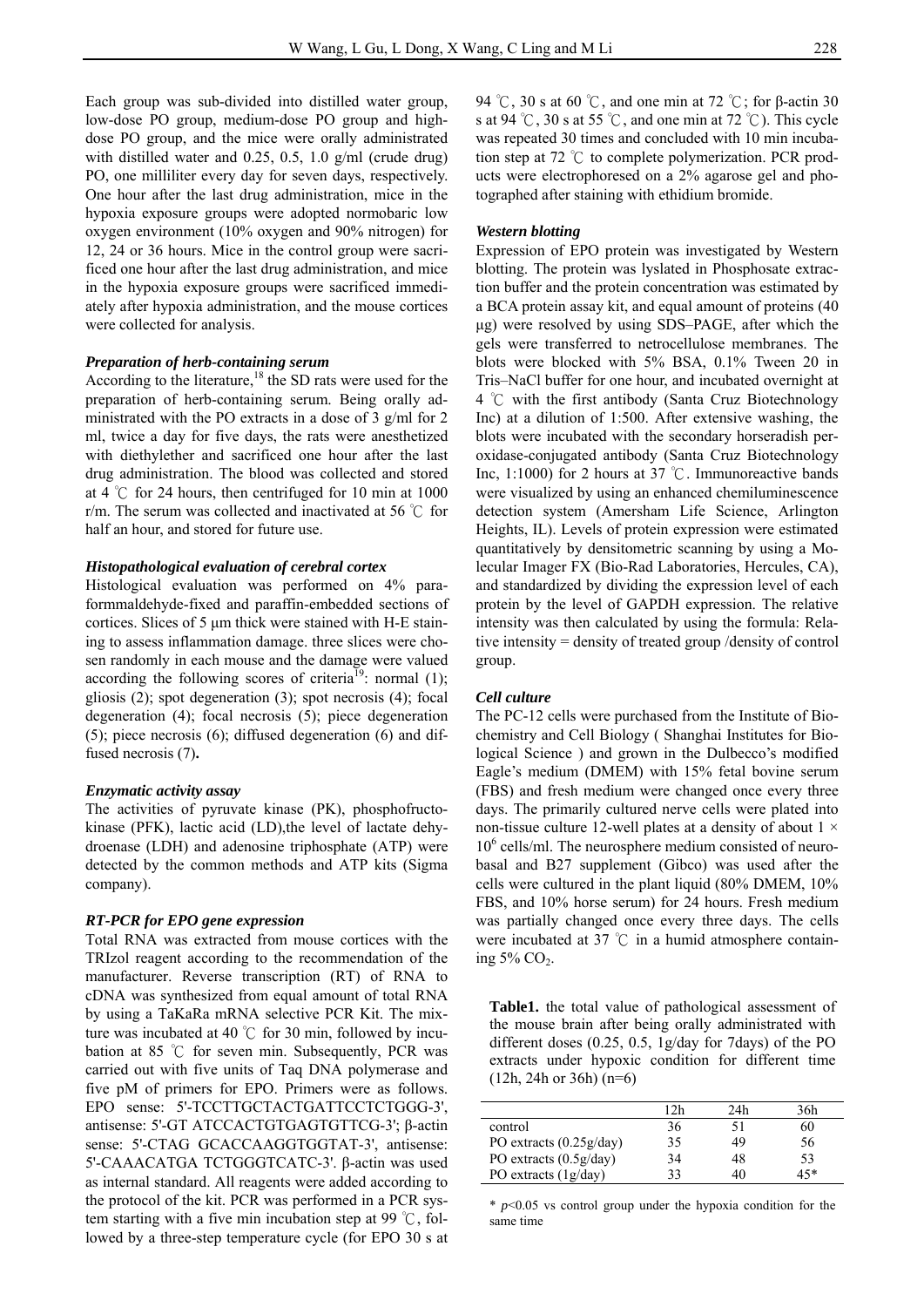

Figure 1. Effect of the PO extracts on the ATP, LD, LDH, PFK, PK of hypoxic mouse brain cortices. After being orally administrated with 1g/day of the PO extracts or distilled water, the mice were exposed to hypoxic environment for 24h and were sacrificed. The level of ATP(A), LD(E) and the activities of PFK(B), PK(C), LDH(D), were tested. Data were shown as means $\pm$ S.E.M (n=10), \* *p*<0.05 vs blank group (nonhypoxic control group), \*\* *p*<0.05 vs control group orally administrated with distilled water.

# *MTT assay*

The MTT assay was used to investigate whether the PO extracts could protect the PC-12 cells or primarily cultured nerve cells from the hypoxic insult. The PC-12 cells were plated at a density of  $1 \times 10^4$ /well in a 96-well plate. Two or three days later, the cells were cultured in control medium, or in medium plus different volume of the water solution of the PO extracts (the end concentrations of the PO extract were 0%, 5%, 10%, 20%). The cells were adapted in the incubator filled with the hypoxic or anemia gas (5% CO<sub>2</sub>, 3% O<sub>2</sub> and 92% N<sub>2</sub> or 5% CO<sub>2</sub>, 95% N<sub>2</sub>) or cultured in the medium coupled with  $CoCl<sub>2</sub>$  (end concentration of CoCl<sub>2</sub> was 200 μM or 400 μM) at 37 °C for three, six or 12 hours. Cells viability were determined by using a modified MTT (3-(dimethylthiazol-2-yl)-2,5 diphenyl tetrasodium bromide) assay. After hypoxic treatment, the medium was changed for the control medium, 20 μl MTT (5 mg/ml of phosphate buffer saline) was added into each well and incubation was continued at 37 ℃ for four hours. Then, 100 μl Dimethyl Sulfoxide (DMSO) was added to each well, and the plate was transferred to room temperature for one hour. Absorbance values at 490 nm were measured with an ELISA plate reader (BioRad), and the absorption value was calculated. Each assay was performed at least for four times and the average absorbance were calculated. Data were expressed as the percentage inhibition by ratio of each absorbance relative to the absorbance in the non-hypoxic control medium.

For the primarily cultured nerve cells from new born (one day after born) Sprage-Dawley rats, after being in

cubated for seven to nine days, the cell viability were tested before hypoxic treatment by the CCK-8. Then the cells were treated similarly as mentioned above and the cell viability after hypoxic treatment were also tested.

#### *Statistics*

One way NAVOA was used to compare the differences among groups (SPSS11.0, Analytical Software). Value of *p*<0.05 was considered to be statistically significant.

#### **Results**

*Effect of the PO extracts on the hypoxic nerve tissue* Hypoxia led to damage in mouse cortices. Compared to the untreated group, there was spot degeneration, spot necrosis and focal degeneration in mouse brains exposed to a hypoxic environment. Table 1 showed that the degrees of brain inflammation in the PO extract groups were lower than that in the control group. Mice in the 1g/d group suffered the lightest damage.

# *Effect of the PO extracts on the activities of PFK, PK, LDH and the level of LD, ATP of hypoxic mouse brain*

After hypoxia treatment, the activities of PK, PFK, LDH and the level of LD in mouse brain increased, and the ATP level decreased. However, the PO extracts enhanced the increment of PFK, PK, LDH and lessened the decrement of ATP of the mouse cortices. The most significant enhancement occurred in the 1g/d group (Fig 1).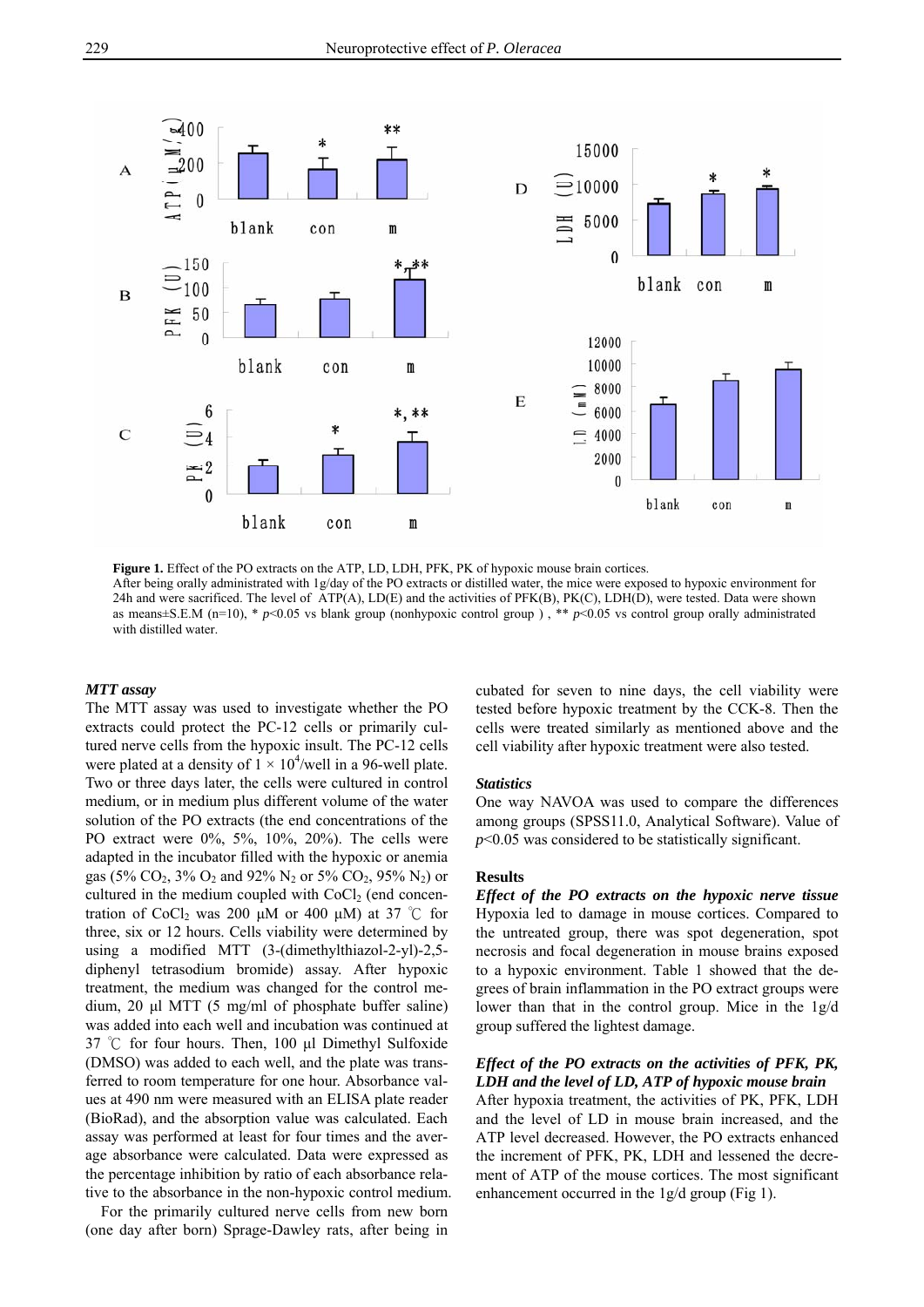



Figure 2. Effect of the PO extracts on the expression of EPO of the hypoxic mouse brain.

Data were given as means±S.E.M (n=4).A: EPO mRNA expression level; B: EPO protein expression level. \* *p*<0.05 vs con group under the same hypoxic condition; \*\*  $p$ <0.05 vs non-hypoxic group (0h group).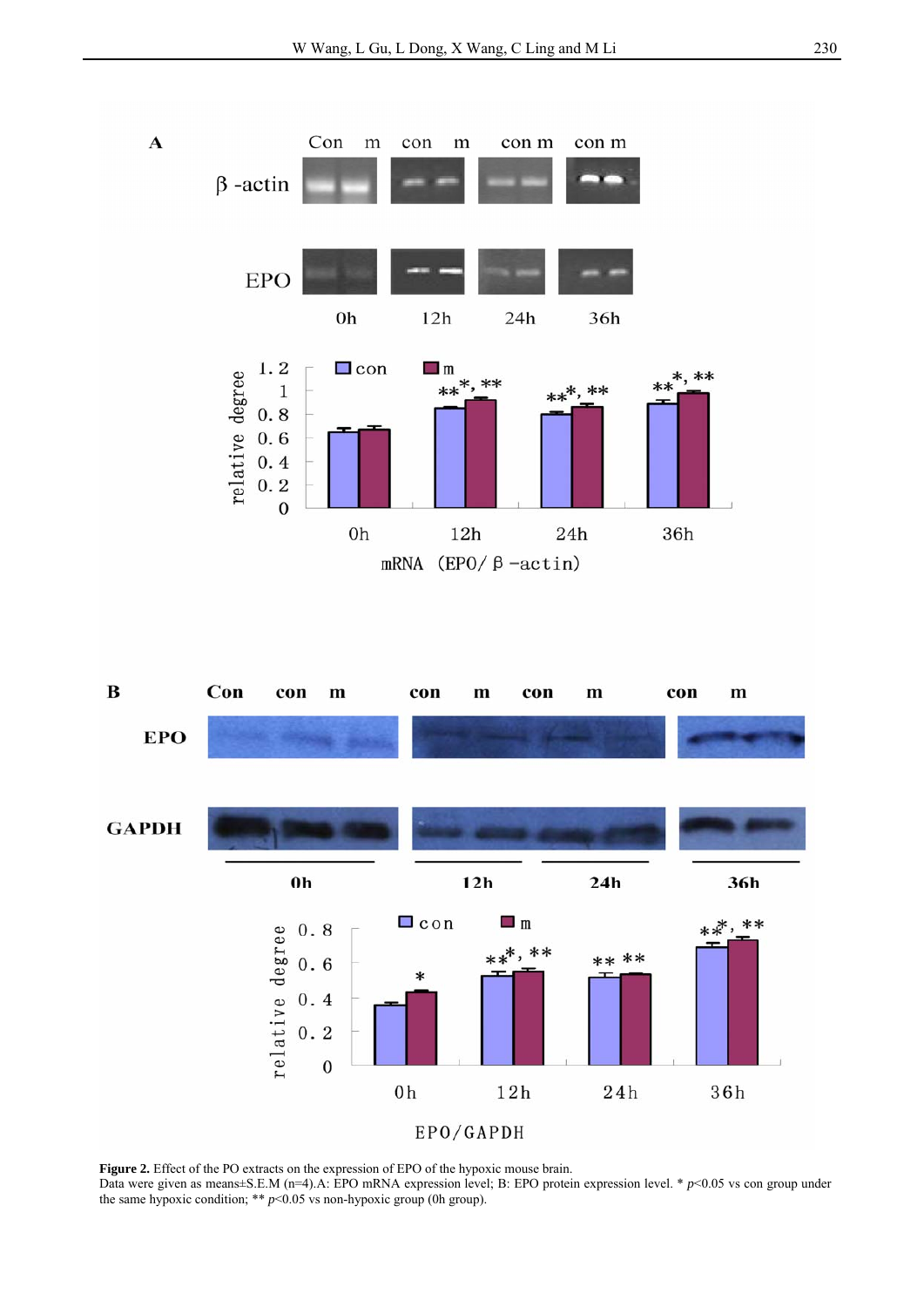

**Figure 3.** Effect of the PO extracts on the viability of cells in hypoxia environment or stimulated with CoCl<sub>2</sub>. Data were given as means±S.E.M and were the present for at least four different tests. m5%, m10% and m20%: the end concentration of the PO extracts in the culture medium, sm5%, sm10% and sm20%: the end concentration of the herb-containing serum in the culture medium, con5%,con10% and con20% : the end concentration of the control serum in the culture medium. con: the control group. A and B : the protective effect on primarily cultured nerve cells in low oxygen environment,  $p<0.05$  vs nontreated group,  $* p<0.05$  vs con group; \*\*\* *p*<0.05 vs con20% group. C: the protective effect of water solution of the PO extracts on the PC-12 cells stimulated with. CoCl2.  $p$ <0.05 vs nontreat group, \*\*  $p$ <0.05 vs con group simulated for same time. D: the protective effect of herb-containing serum on the PC-12 cells under hypoxic conditions. \*  $p<0.05$  vs con group exposed to hypoxia for same time, \*\*  $p<0.05$  vs nontreat group, \*\*\*  $p<0.05$  vs the group treated with the equal volume of control serum and exposed to hypoxia environment for the same time.

# *Analysis of the effect of the PO extracts on the expression of EPO*

Hypoxia enhanced the expression of EPO mRNA and protein in mouse cortices. The expression levels of EPO mRNA and the protein were higher in the PO extracts group than those in the control group (Fig 2).

# *Effect on cell viability under the hypoxia and the CoCl<sub>2</sub> stimulation*

To confirm the protective effect of the PO extracts, we used the PC-12 cells and the primarily cultured nerve cells for *in vitro* experiment. Compared with the control

group with the same treatment, the water solution of the PO extracts or the herb-containing serum increased the cell viability under all the conditions measured. This was in congruence with the *in vivo* experiment. Additionally, the level of the LDH in the culture medium were lower in the groups treated with the water solution of the PO extracts or the herb-containing serum than those of the control group with the same treatment (part data were shown in Fig 3 and Table 2).

## **Discussion**

Hypoxia is a pervasive physiological stimulus that is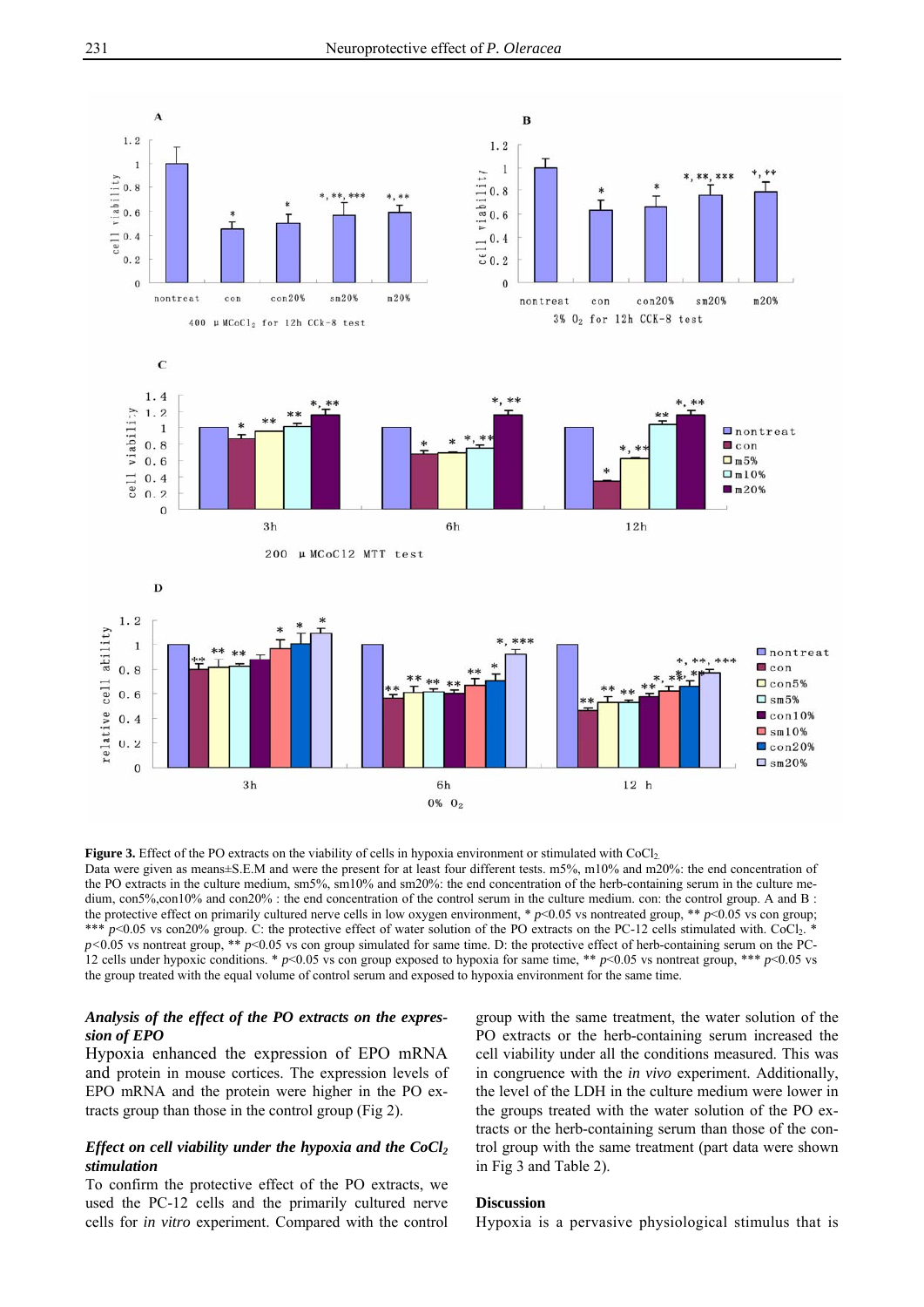| Group                | 0h               | 3h               | 6h                | 2h                 |
|----------------------|------------------|------------------|-------------------|--------------------|
| Con                  | $76.15 \pm 7.08$ | $92.45\pm 6.35$  | $157.49\pm10.32$  | $213.56 \pm 9.76$  |
| $m5\%$ <sup>‡</sup>  | $76.15 \pm 7.08$ | $91.38\pm 6.29$  | $13965\pm874$     | $205.87 \pm 13.58$ |
| $m10\%$ <sup>1</sup> | $76.15 \pm 7.08$ | $90.98 \pm 7.24$ | $129.63\pm9.84*$  | $18873\pm992*$     |
| $m20\%$ <sup>1</sup> | $76.15 \pm 7.08$ | $90.05 \pm 6.78$ | $116.32\pm 6.59*$ | $164.54\pm14.21*$  |

**Table 2.** Effect of the PO extracts on the level of LDH in the culture medium of PC-12 cells stimulated with 200μM CoCl<sub>2</sub> (means $\pm$ S.E.M, n=6~8)

†con: control group. ‡m5% 、m10%、 m20% were the end concentration of the water solution of the PO extracts in the culture medium (v/v).  $* p<0.05$  vs con exposed to hypoxia for the same time

encountered under many different circumstances. The ability of tissues to resist hypoxia depends on the glycogen content, while neurons contains little glycogen and its supporting cells, the astrocytes, contain only sufficient for some 15 seconds' anaerobic ATP production. So, neurons are notoriously sensitive to hypoxia with irreversible changes occurring within minutes. Continuous hypoxia does harm to, or even destroys nerve cells. The present study demonstrated that damage to mouse nerve tissues worsened with prolonged duration of hypoxia. In vitro experiments showed that cell viability decreased when the cells were exposed to a low oxygen environment or when CoCl<sub>2</sub> was added in the culture medium. However, administration of PO extracts lessened the damage of the hypoxic mouse brain and increased cell viability under hypoxic or  $CoCl<sub>2</sub>$  conditions. These results indicated that the PO extracts had neuroprotective effect on hypoxic mouse cortices.

It's well known that ATP act as the energy currency of the organism. In hypoxia it is the synthesis particularly of ATP that is impaired. So, increase the ATP level will be benefit for the function of the hypoxic brain. This study showed that the PO extracts lessened the decrement of ATP in mouse cortices in an hypoxia environment, in accordance with the lesser injury of the cortex and increased cell viability when PO extracts were administered. These results indicated that the neroprotective effect of the PO extracts is possible by providing more ATP.

Glycolysis is a widely used strategy for hypoxia adaptation. Compared with the tricarboxylic acid cycle, the energy yield of glycolysis is small. But it does have the function of producing ATP anaerobically. The PFK and PK are both limited enzymes which regulate the glycolysis process. In hypoxia glycolysis is accelerated due to the high activity of PFK and PK to promote the production of ATP by the breakdown of phosphenolpyruvate. Glycolysis would cease entirely if NADH accumulated and /or no NAD in the cytoplasm. The LDH restores the NAD by reduction of pyruvate with NADH yielding lactate and NAD to sustain the glycolysis. So, enhancing the activies of these enzymes will offer more ATP to sustain the cell function. The results in our present studies showed that, compared with the control group, the PO extracts increased the activites of PFK、PK、LDH in the cortices of hypoxic mice, indicating that the PO extracts might enhance the glycolysis to provide more ATP to sustain the cell function.

In our previous experiments we showed that the PO extracts increased plasma EPO level of hypoxic mice. EPO mRNA is constitutively expressed at comparable levels in

the brain of mice,  $^{24}$  and at the protein level immunoreactive EPO was found in the cortices and hippocampus of normal human and mouse brain.<sup>25,26</sup> It is reported that EPO in the central nervous system functions as a trophicfactor to protect the nervous system under a stressful condition. Neuroprotective effects of systemically administered EPO have been shown in animal models of focal cerebral ischemia, traumatic brain injury, subarachnoid hemorrahage and spinal cord injury.<sup>20-23</sup> So, we tried to find out whether the PO extracts could affect the EPO expression pattern of the mouse cortices. The results of our study showed that administration of the PO extracts increased the EPO expression in hypoxic mouse cortices. In line with the result histological analysis showed that the PO extracts lessened the damage of the hypoxic mouse cortices. These results suggested that the PO extracts might enhance the expression of EPO to protect the hypoxic nerve cells/tissues. Whether PO extract exerts its protective effect on hypoxic brain cells/tissue by enhancing the expression of EPO warrants further study. It has been generally accepted that HIF-1(hypoxia inducible factor-1) is the central factor regulating the adaptation reaction of the organism exposed to hypoxia. HIF-1 level increases soon after hypoxic insult and it can regulate expression of many downstream genes. PFK, PK and EPO are among the downstream genes regulated by HIF-1. All these data suggest that PO extracts protect nerve tissues from hypoxic damage probably by enhancing the expression of HIF-1. Further experiments are needed to confirm this assumption.

In conclusion, PO extracts can enhance glycolysis and EPO expression to protect nerve tissue/cells from hypoxic insult.

#### **Acknowledgement**

This work was supported by the National Natural Science Foundation of China (30572456) and the Foundation of State Administration of Traditional Chinese Medicine of the People's Republic of China (04-05 GP71).

#### **References**

- 1. Chan K, Islam MW, Kamil M, Radhakrishnan R, Zakaria MN, Habibullah M, Attas A. The analgesic and antiinflammatory effects of Portulaca oleracea L. subsp. Sativa (Haw.) Celak. J Ethnopharmacol 2000;73:445-451.
- 2. Hu LF, Xu XY, Wang BQ.Research and utilization situation of Portulaca Oleracea L in China. Prac J MED & Pharm 2003;20:315-316
- 3. Ghazanfar SA. Handbook of Arabian Medicinal Plants. CRC Press, Boca Raton, FL, 1994.p.176.